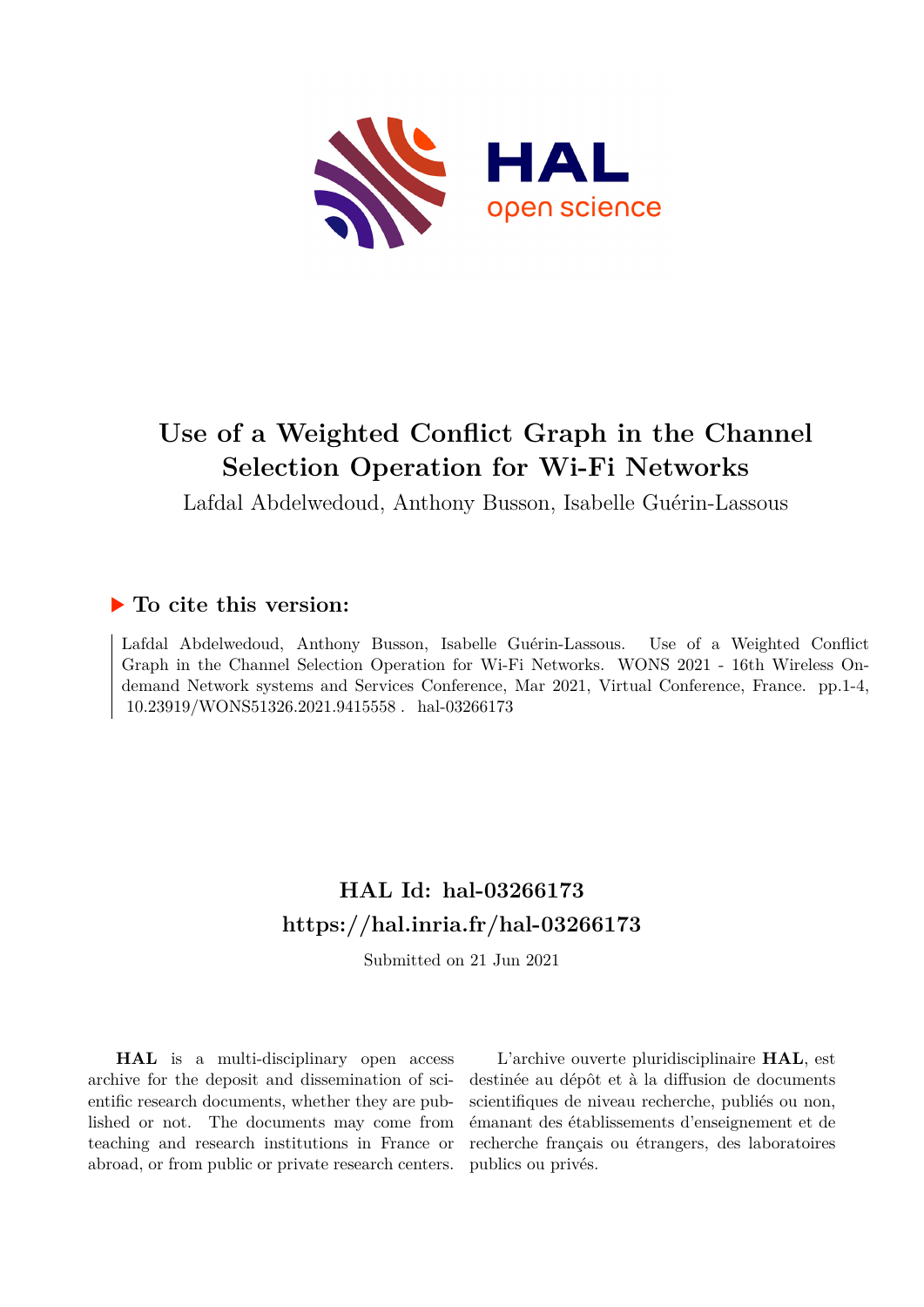# Use of a Weighted Conflict Graph in the Channel Selection Operation for Wi-Fi Networks

Lafdal Abdelwedoud<sup>1,2</sup>, Anthony Busson<sup>1</sup> and Isabelle Guérin-Lassous<sup>1</sup>

<sup>1</sup>University of Lyon, UCBL, EnsL, CNRS, Inria, LIP, Lyon, France

Name.Surname@ens-lyon.fr

<sup>2</sup> Univ Nouakchott Al Aasriya, Fac of Science and Technology, Dept of Mathematics and Computer Science,

Nouakchott, Mauritanie.

*Abstract*—Allocation algorithms in IEEE 802.11-based WLAN, that consist to associate to each AP a channel, are mainly based on a conflict graph that represents the conflicts (interference, CCA detection, etc.) between APs. In this paper, we propose to use an enriched version of the conflict graph, namely a weighted conflict graph. This latter models the CCA detection that can be total (all transmissions are detected) or partial. Beside, a model is given to compute the throughput of each AP for a given allocation. This model is combined to a greedy algorithm that aims to find the allocation that maximizes the proportional fairness. Simulations based on the recent IEEE 802.11ax amendment are carried out for small WLANs with a few APs and very dense networks. Results show that when the network is dense or constrained, there is a gain to consider partial detection.

*Index Terms*—IEEE 802.11, channel allocation, conflict graph.

#### I. INTRODUCTION

The management of a Wi-Fi network is a crucial step to provide the best possible quality of experience to users and to efficiently use the network's resources. This step relies, among others, on the network monitoring, the band and channel selection, the users' association to the access points (APs) and the load balancing among the network. Providing an efficient management is still a challenge and a concern for Wi-Fi vendors. Several management operations are often based on the network's conflict graph. Such a conflict graph models the conflicts between devices (APs and/or stations). The conflicts can represent the conflicts in the medium access triggered by the use of the CSMA/CA (Carrier Sense Multiple Access / Collision Avoidance) approach and/or the possible interference between transmitting devices. The conflict graph can be inferred from the network monitoring operation.

In most cases, the conflict graph is considered as a nonweighted graph. It means that two devices are always or never in conflict. We show in [1] that, in practice, this is not the case and that the conflict graph of a Wi-Fi network is partial. It means that two devices may be sometimes in conflict and sometimes not, even though they are static and without a radical change in the environment. Therefore, the use of a non-weighted conflict graph may lead to misleading management operations resulting in a suboptimal use of the network resources.

In this paper, we propose to use a weighted conflict graph representing the partial conflicts between the network's devices in the management operations. We focus our study on the channel selection operation. A large set of channel allocation solutions are based on a non weighted conflict graph like, for instance, in [2]–[5]. Our contributions are twofold: i) we propose a solution that allocates channels to access points knowing the weighted conflict graph between the APs of the network ; ii) we compare the network performance obtained thanks to this allocation with a classical channel allocation using a simple non-weighted conflict graph.

The paper is organized as follows: in Section II, we describe the problem studied in this paper. The proposed channel allocation based on a weighted conflict graph is described in Section III. The simulation results obtained with the proposed allocation are given in Section IV. We also compare our solution with a channel allocation solution based on a classical non weighted conflict graph. We conclude in Section V.

#### II. PROBLEM STATEMENT

In this study, we only consider the conflicts between APs. The users' stations are not considered as they can appear and disappear within a short time scale whereas the APs have a more permanent situation in the network. We consider that AP  $A$  is in conflict with AP  $B$  when AP  $A$  can detect, via the CCA (Clear Channel Assessment) mechanism, the transmission of AP B preventing AP A from transmitting. Such a conflict is often modeled by a graph in which the two APs are represented by two nodes in the graph and the conflict with an edge (directed or not) between these two nodes.

Usually the conflict graph is considered as non-weighted. It means that if there is an edge between two nodes then the conflict is considered as permanent between the two considered APs and arising all the time. We have shown in [1] that an AP may sometimes detect the transmission of another AP and may sometimes not even if these two APs are static. This can be explained by the fast fading that can occur on Wi-Fi channels. It means that the conflict is not permanent but partial. Such a partial conflict can be modeled by a weighted conflict graph in which the weight on an edge (directed or not depending if the conflict is considered as asymmetrical or not) represents the fraction of time during which the AP (at one end of the considered edge) senses the activity of the AP (at the other end of the edge) when this latter transmits all the time (in saturation).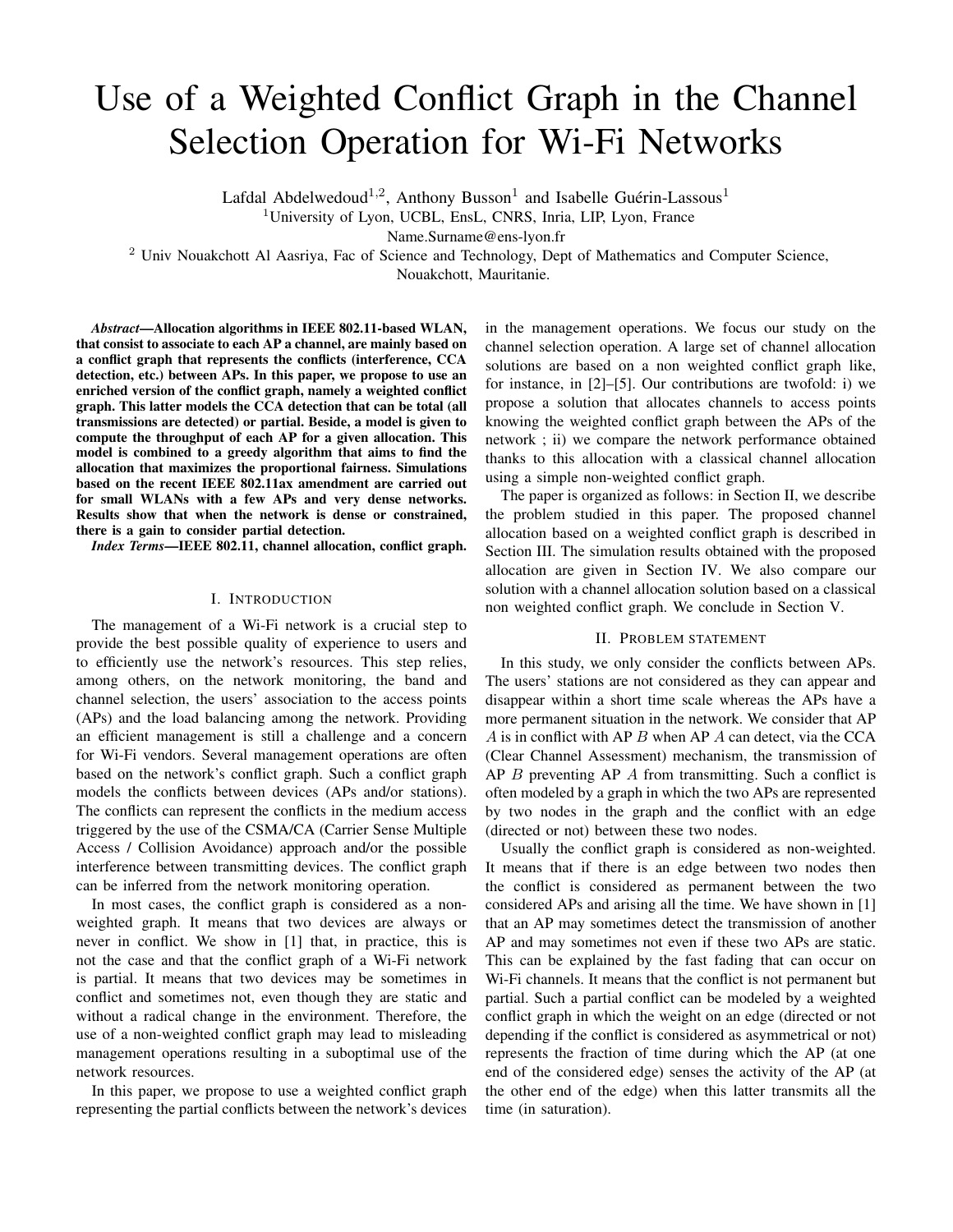We claim that using a non weighted conflict graph in the management of a Wi-Fi network may lead to a suboptimal use of the network's resources. To support this statement, let's consider a toy example with 3 APs as shown in Fig. 1. In this example, the APs are located such that AP 2 is always in conflict with APs 1 and 3 (the weights of the corresponding edges are 1) and AP 1 and AP 3 have a partial conflict of 0.36 (meaning that they detect each other 36% of the time).



Fig. 1: A toy example for the conflict graph.

Let's assume that only 2 orthogonal channels can be used for this example. When considering the non weighted conflict graph, a classical channel allocation can set APs 1 and 2 on the same channel and AP 3 on the other channel. When considering the weighted conflict graph, the channel allocation obtained with the solution described in Section III sets APs 1 and 3 on the same channel and AP 2 on the other one. Simulations obtained with the ns-3 simulator (the simulation parameters are described in more details hereafter) show that with the second allocation the overall throughput increases with a percentage ranging from 24% to 12% as function of the distance between the stations and their AP (from 1 to 17 meters). This is explained by the fact that allocating the same channel to APs with partial detection will enable more transmissions, leading to a better overall throughput. If the partial detection is not modeled in the conflict graph, then the channel allocation solution will not be aware of this possibility and may not boost the use of the same channel on partial links.

#### III. MODEL AND CHANNEL ALLOCATION ALGORITHM

We consider a Wi-Fi network composed of  $N$  APs and  $n$ stations. We assume that each station is associated to exactly one AP of the network. The variable  $x_{k,i}$  indicates if station k is associated to AP i  $(x_{k,i} = 1)$  or not  $(x_{k,i} = 0)$ . A channel allocation is represented through a vector  $C$  of size  $N$  where the  $i^{th}$  element is the channel number allocated to AP *i*. Our solution is based on an estimation of the throughput that can be obtained by each AP for a given channel allocation.

#### *A. A model to evaluate a channel allocation*

We extend the model proposed in [6] to estimate the throughput of each AP under a given channel allocation. This model relies on a non-weighted conflict graph denoted S. The second parameter used by the model is the matrix  $(r_{k,j})_{k,j}$ where  $r_{k,j}$  is the achievable throughput between AP j and station  $k$ . We define the achievable throughput between AP  $i$  and station k as the maximum throughput that is obtained between these two devices in absence of other Wi-Fi nodes. This model assumes that the network is saturated, *i.e.* an AP has always a frame to send, and that an AP, in average, sends the same number of frames to each of its associated stations.

Our extension consists in introducing the partial detections. The coefficients of the matrix  $S$  are substituted by the coefficients  $w_{j,i}$  ( $0 \leq w_{j,i} \leq 1$ ) that represent the partial CCA detection between APs. In [7], we describe a method to infer the weighted conflict graph of an infrastructure-based Wi-Fi network. The coefficient  $w_{j,i}$  depends on the AP location, the radio environment and the channel allocation as two APs using two orthogonal channels do not interfere with each other. The matrix of these weights is denoted  $W(C)$ . Thus, given a channel allocation and the underlying weighted conflict graph of the network, the mean throughput of AP  $i$  is modeled as:

$$
throughput (AP_i, C, W(C)) = \frac{1}{\sum_{k=1}^{n} x_{k,i}} \times \frac{1}{\sum_{j=1}^{N} \left( \frac{w_{j,i}}{\sum_{k=1}^{n} x_{k,j}} \sum_{k=1}^{n} \frac{x_{k,j}}{r_{k,j}} \right)}
$$
(1)

A channel allocation  $C$  can be evaluated through the proportional fairness (PF) metric that offers a good trade-off between throughput and fairness. It is defined as:

$$
PF(C, W(C)) = \sum_{i=1}^{N} ln(throughput(AP_i, C, W(C))) \tag{2}
$$

Our optimization problem aims at finding the channel allocation that maximizes the proportional fairness, given a fixed number of available channels:

$$
\max_{C} PF(C, W(C))
$$
\n(3)

#### *B. A greedy channel allocation*

The solution (Algorithm 1) to the optimization problem defined in Eq. 3 is based on a local search algorithm. It starts from a random channel allocation. At each step, an AP  $i$  is selected. For this particular AP, the PF metric is evaluated for each channel. The channel that offers the best PF metric is assigned to this AP (if it was not already assigned). Then, another AP is chosen and so on. When all APs have been selected, the algorithm performs a new round. The algorithm stops when there is no improvement for a whole round.

In terms of complexity, the most costly instruction is the computation of the PF metric which has an upper bound complexity of  $O(N.n^2)$ . Therefore the overall complexity of the algorithm is  $O(k!C! \cdot N^3 \cdot n)$  if k rounds of the algorithm is executed. Note that the complexity of Algorithm 1 is the same when a weighted conflict graph is used as when a non weighted conflict graph is used.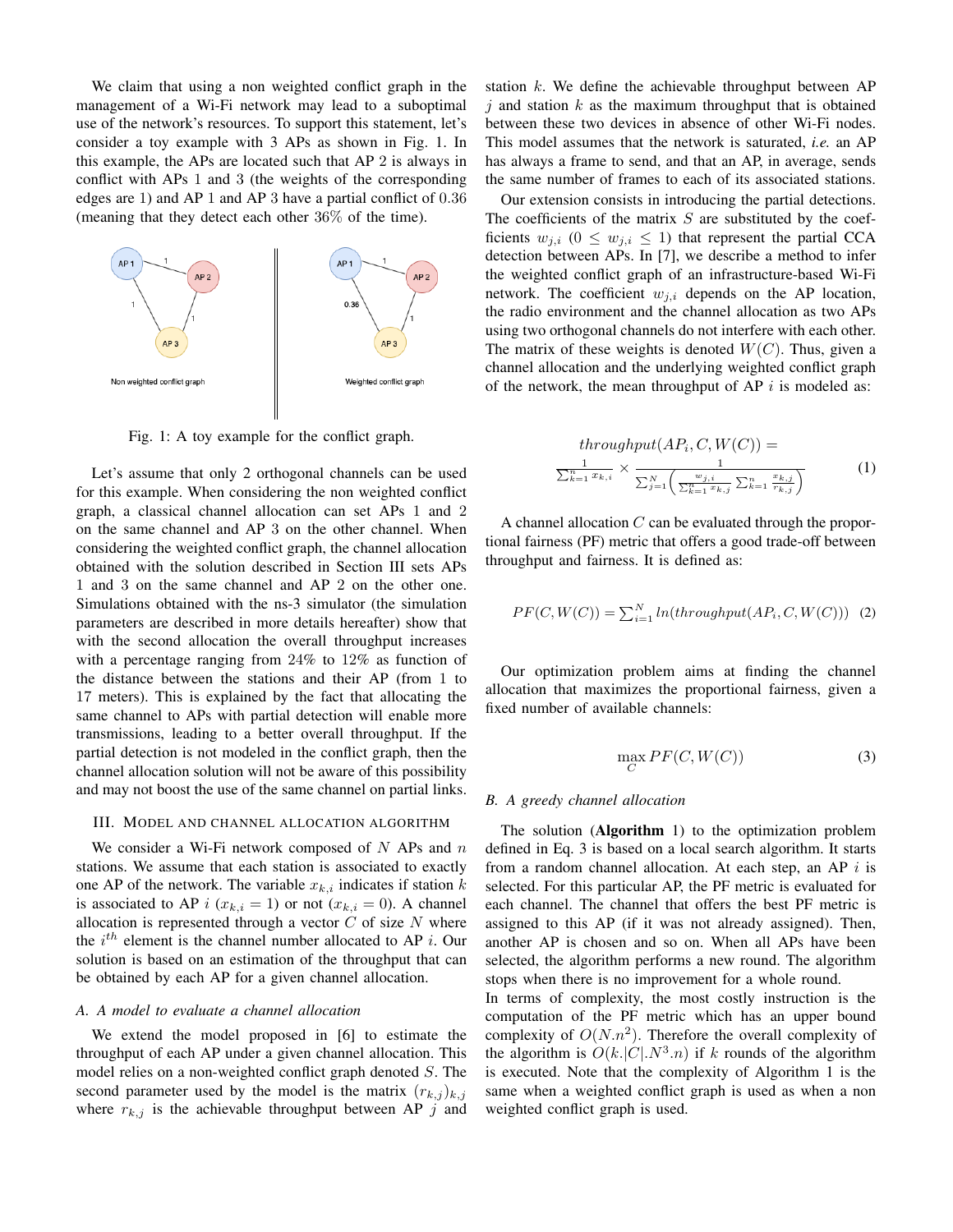#### Algorithm 1: Local search algorithm

|    | 1 C=randomAllocation();                  |  |  |  |  |  |  |
|----|------------------------------------------|--|--|--|--|--|--|
|    | 2 findBetterAlloc=true;                  |  |  |  |  |  |  |
|    | $\alpha$ bestPF=PFfromModel(C,W(C));     |  |  |  |  |  |  |
| 4  | while findBetterAlloc do                 |  |  |  |  |  |  |
| 5  | findBetterAlloc=false;                   |  |  |  |  |  |  |
| 6  | for $i$ in AP do                         |  |  |  |  |  |  |
| 7  | for c in Channels do                     |  |  |  |  |  |  |
| 8  | $newAlice = AllocationChannel(C, i, c);$ |  |  |  |  |  |  |
| 9  | PF=PFfromModel(newAlloc,W(newAlloc));    |  |  |  |  |  |  |
| 10 | if $PF > bestPF$ then                    |  |  |  |  |  |  |
| 11 | C=newAlloc;                              |  |  |  |  |  |  |
| 12 | $bestPF = PF$ ;                          |  |  |  |  |  |  |
| 13 | findBetterAlloc=true;                    |  |  |  |  |  |  |
|    | end                                      |  |  |  |  |  |  |
|    | end                                      |  |  |  |  |  |  |
|    | end                                      |  |  |  |  |  |  |
|    | end                                      |  |  |  |  |  |  |
|    |                                          |  |  |  |  |  |  |

|  | IV. NUMERICAL RESULTS |  |
|--|-----------------------|--|
|--|-----------------------|--|

| Parameters        | Value                                                  |
|-------------------|--------------------------------------------------------|
| ns-3 version      | 3.31                                                   |
| Wi-Fi version     | <b>IEEE 802.11ax</b>                                   |
| Wif-Fi manager    | Ideal                                                  |
| Propagation model | $\overline{\beta \xi}$ min $(1, \frac{1}{distance^3})$ |
|                   | $10^{4.667}$                                           |
| Fading $(\xi)$    | LogNormal $(0.0, 1.0)$                                 |
| Traffic           | Saturated                                              |
|                   |                                                        |

TABLE I: Simulation parameters

| Nh of APs                                      |     |     |    |  |
|------------------------------------------------|-----|-----|----|--|
| Throughput gain (in $\overline{\text{Mb/s}}$ ) | 108 | 114 | 70 |  |
| PF gain (linear scale)                         | 3,5 |     |    |  |

TABLE II: Throughput and PF gains when using the weighted conflict graph

The proposed approach is validated through a large set of realistic simulations. We performed ns-3 simulations to validate i) the accuracy of our model with regard to realistic simulations and ii) to evaluate the gain of using a weighted conflict graph to allocate channels. We changed the physical layer of ns-3.31 by adding a log-normal fading to the propagation model leading to partial detection between 43 and 60 meters. The different simulation parameters are given in Table I. For all the scenarios, we apply Algorithm 1 to perform two allocations: one based on the non weighted conflict graph and the other based on the weighted one. We evaluate the allocations in saturated mode where each AP has always a frame to send.

*a) Small topologies:* The gain of using a weighted conflict graph can be important for a small topology as it has been shown in Section II. In order to consider more generic topologies, we generate 40 random topologies from 4 to 7 APs distributed in a ball of radius 50 meters, leading to a simulated

area of approximately 8000  $m^2$ . For these simulations, we use the ISM band and 3 orthogonal channels. For each AP, one associated station downloads data. Table II gives the mean throughput gain, computed as the sum of throughputs over all APs when considering a weighted conflict graph minus the sum of throughputs with a non-weighted conflict graph. The gain is significant as it varies between 70 Mb/s and 114 Mb/s. Beside, considering weighted conflict graph improves the PF of a factor between 1.67 and 3.5.

*b) Dense scenarios:* In this section, we focus on a dense Wi-Fi network to explore the limit of the use of weighted conflict graphs. The scenario corresponds to a stadium where the APs cover the bleachers and users of a side of the stadium. In such a scenario, the Wi-Fi network is very dense and each AP covers a limited number of users to ensure a high quality of experience. The APs are located on a  $10 \times 6$  grid (60 APs). 10 stations are associated to each AP leading to 600 users downloading data at the same time. The simulated network is an IEEE 802.11ax network in the 5GHz band.

Figs 2 shows the theoretical and the simulations results when the distance between two adjacent APs in the grid varies. The distances are chosen to have neighbors in the grid detected at 100% and 2-hop neighbors partially detected. It leads to distances between 10 and 26 meters. For greater distances the conflict graph does not present any partial detection. For small distances, the error in the PF estimation is quite important between the model and the simulations. It is mainly due to the high contention that causes starvation for a few APs. The nature of the PF function makes it very sensitive to small values leading to this error. But as the distance increases, starvation becomes rare and the error decreases significantly. Note that this error is smaller when considering the mean throughput per AP (Fig. 2). In terms of performance, the difference between the two PF values (with and without the weighted conflict graph) varies from 3 to 10 (and thus of several order of magnitude in its linear form). The throughput gain is approximately of 10% per AP for distances up to 22 meters and is negligible for greater distances. The gain between the two approaches is thus clearly in terms of fairness between APs rather than throughput. We observe the same trend in Fig. 3 when the number of available channels increases. The PF metric is significantly greater when using a weighted conflict graph and when the number of channels if less than 7 (the network is then more constrained). For a greater number of channels, the performance becomes similar for the two allocations.

When the number of channels is low, as for the ISM band, there is thus an important gain to use weighted conflict graph. In the 5GHz band where there are up to 23 orthogonal channels, there is no real benefit to use a weighted conflict graph. But, if channels are aggregated (40 MHz or 80 MHz), the allocation is more constrained. For instance, results for the 40MHz width channel in the 5GHz band are shown in Table III for 4 channels (UNII-1 and UNII-2 band) and 12 channels (where UNII-2 extended and UNII-3 are added). The table shows that there is a clear benefit to use the weighted